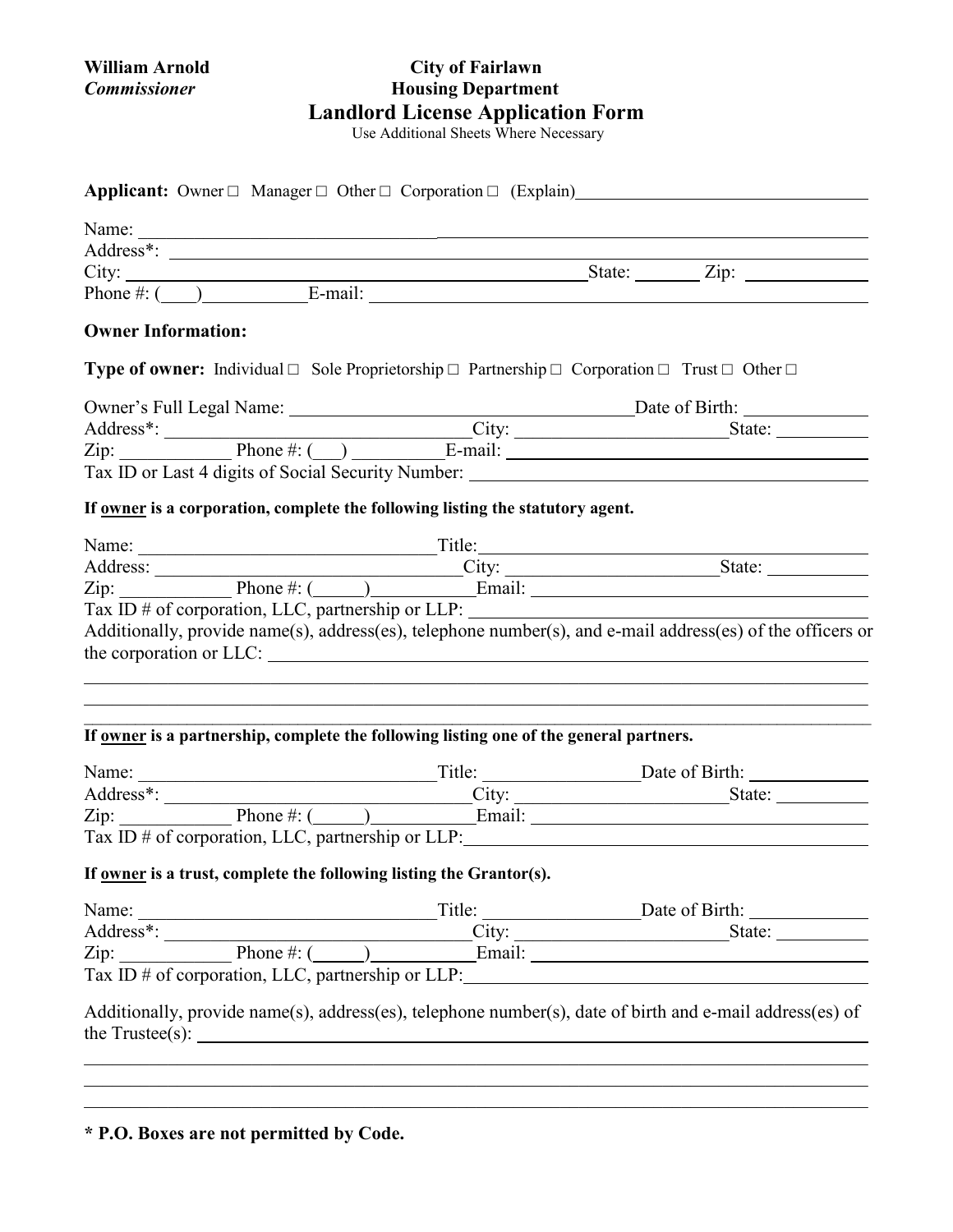# **Landlord License Application Form**

Use Additional Sheets Where Necessary

# **List address of all premises and structures with rental units (including single family dwellings):**

| Address:                                                                         | Apartment $\#$ 's:               |
|----------------------------------------------------------------------------------|----------------------------------|
| Number of rental dwelling units:                                                 |                                  |
|                                                                                  |                                  |
|                                                                                  |                                  |
|                                                                                  |                                  |
|                                                                                  |                                  |
| Address:<br>Number of rental dwelling units:<br>Number of rental dwelling units: |                                  |
|                                                                                  |                                  |
|                                                                                  |                                  |
|                                                                                  |                                  |
|                                                                                  |                                  |
| Address:<br>Number of rental dwelling units:<br>Number of rental dwelling units: |                                  |
|                                                                                  |                                  |
|                                                                                  | Apartment $\#$ 's:               |
| Address:<br>Number of rental dwelling units:                                     |                                  |
|                                                                                  |                                  |
|                                                                                  |                                  |
|                                                                                  |                                  |
|                                                                                  |                                  |
| Address:<br>Number of rental dwelling units:<br>Number of rental dwelling units: |                                  |
|                                                                                  |                                  |
| Address:                                                                         | Apartment #'s:                   |
| Number of rental dwelling units:                                                 |                                  |
|                                                                                  |                                  |
| Address:<br>Number of rental dwelling units:<br>Number of rental dwelling units: |                                  |
|                                                                                  |                                  |
| Address:                                                                         | Apartment #'s:                   |
| Number of rental dwelling units:                                                 |                                  |
|                                                                                  |                                  |
| Address:<br>Number of rental dwelling units:                                     | $\text{Apartment } # \text{'s:}$ |
|                                                                                  |                                  |
|                                                                                  |                                  |
| Address:<br>Number of rental dwelling units:<br>Number of rental dwelling units: |                                  |
|                                                                                  |                                  |
|                                                                                  |                                  |
|                                                                                  |                                  |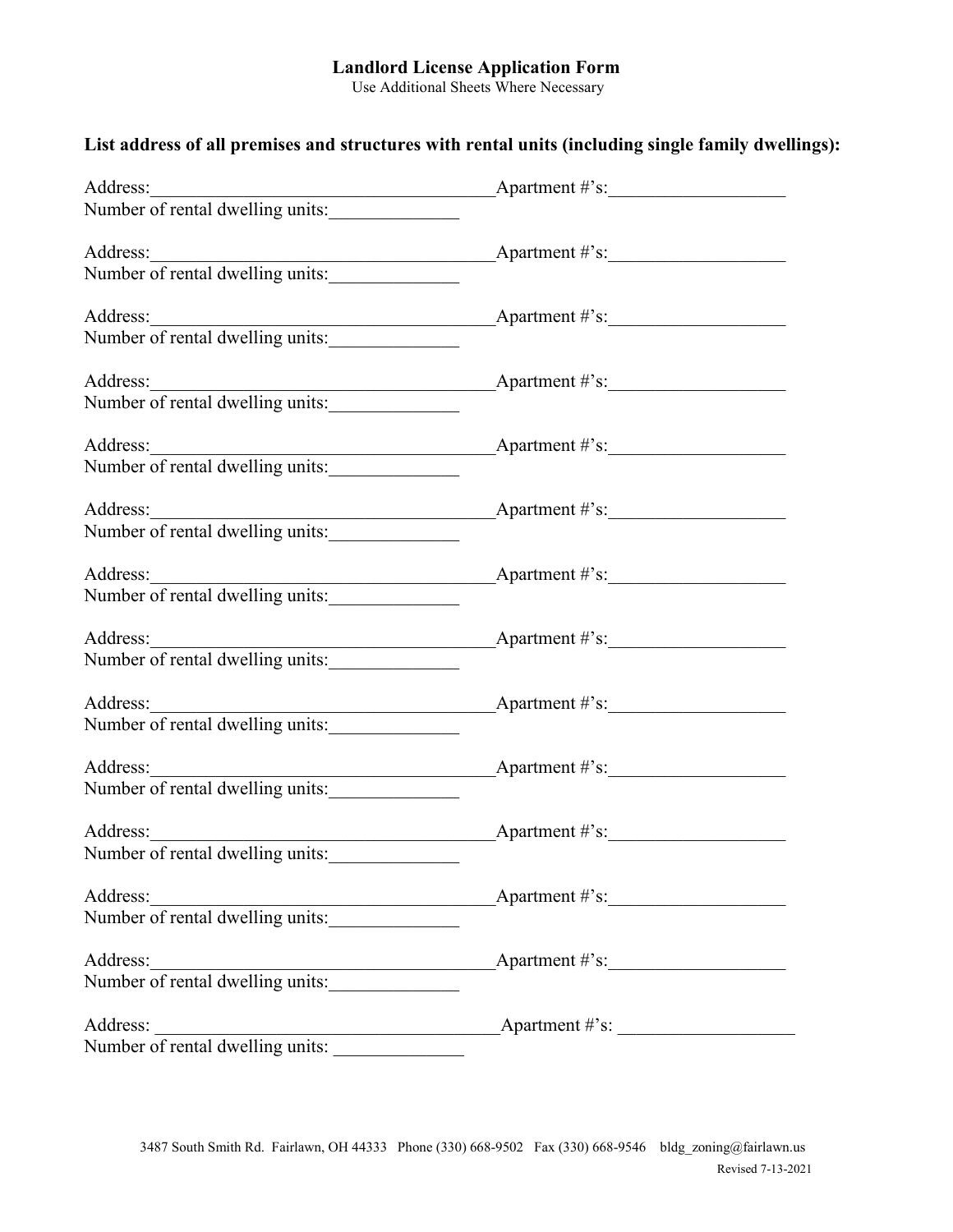## **Landlord License Application Form**

Use Additional Sheets Where Necessary

**List address of all premises and structures that are not in compliance with the City of Fairlawn's building, housing maintenance and property maintenance codes and describe the corrective action or actions that are being taken to bring the property into compliance:**

| Address:                         | $\overbrace{\text{L}}$ Apartment #'s: |  |
|----------------------------------|---------------------------------------|--|
| Number of rental dwelling units: |                                       |  |
| Corrective actions being taken:  |                                       |  |
|                                  |                                       |  |
|                                  |                                       |  |
|                                  |                                       |  |
|                                  |                                       |  |
|                                  |                                       |  |
|                                  |                                       |  |
|                                  |                                       |  |
|                                  |                                       |  |
|                                  |                                       |  |
|                                  |                                       |  |
|                                  |                                       |  |
|                                  |                                       |  |
|                                  |                                       |  |
|                                  |                                       |  |
| Anticipated compliance date:     |                                       |  |
|                                  |                                       |  |

## **Notice of Important Requirement of the Property Maintenance Code**

Please be advised that the current edition of the International Property Maintenance Code is in effect for the City of Fairlawn. The code includes a section requiring smoke alarms in one-family and two-family rentals to be replaced every 10 years.

The code section is as follows:

**704.7 Single-and multiple-station smoke alarms.** Single-and multiple-station smoke alarms shall be tested and maintained in accordance with the manufacturer's instructions. Smoke alarms that do not function shall be replaced. Smoke alarms installed in one-and two-family dwellings shall be replaced not more than 10 years from the date of manufacture marked on the unit, or shall be replaced if the date of manufacture cannot be determined.

Please take the appropriate actions to comply with this code requirement in all of your one-and two-family structures. If you should have any questions regarding this requirement, please do not hesitate to contact our office.